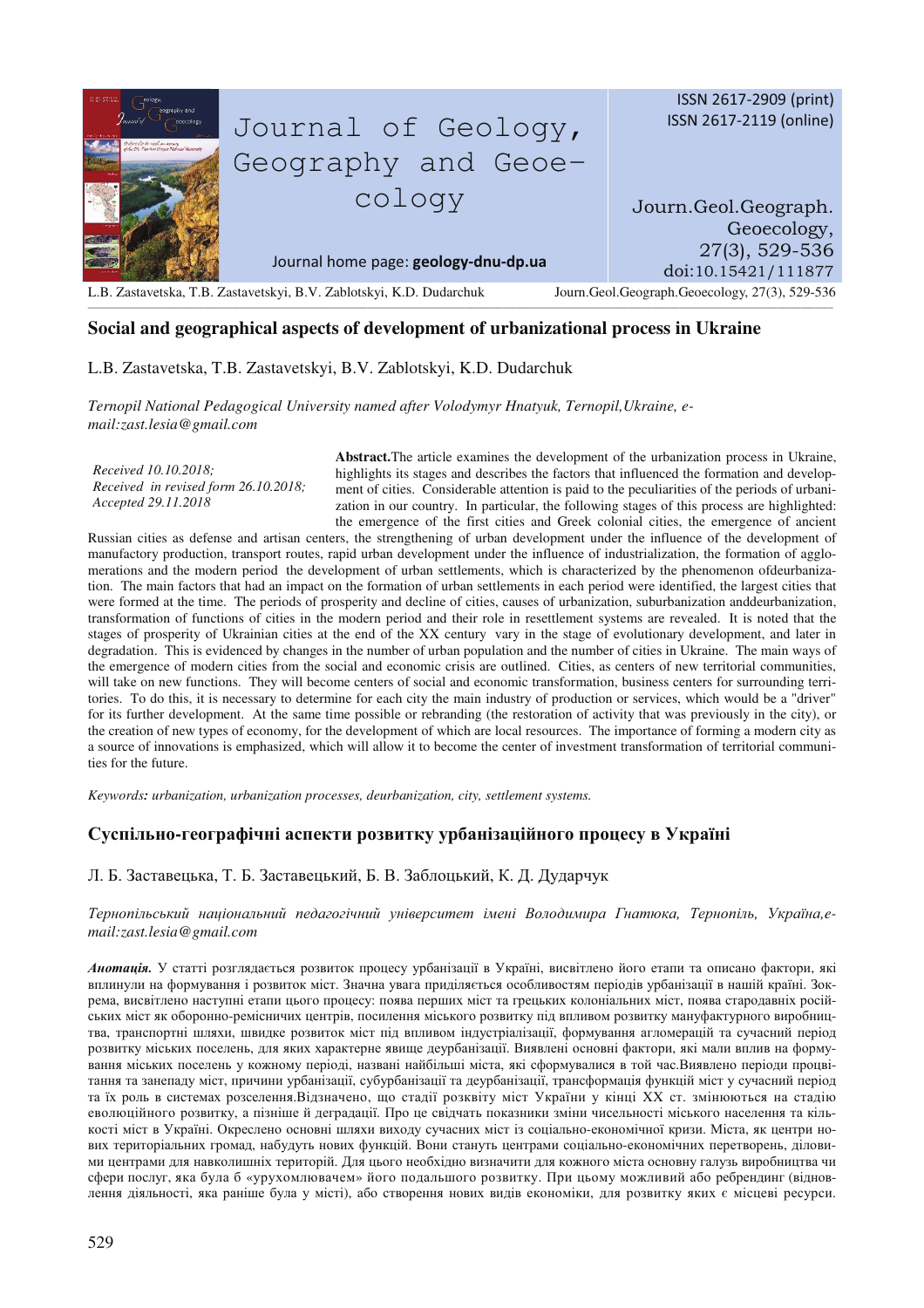\_\_\_\_\_\_\_\_\_\_\_\_\_\_\_\_\_\_\_\_\_\_\_\_\_\_\_\_\_\_\_\_\_\_\_\_\_\_\_\_\_\_\_\_\_\_\_\_\_\_\_\_\_\_\_\_\_\_\_\_\_\_\_\_\_\_\_\_\_\_\_\_\_\_\_\_\_\_\_\_\_\_\_\_\_\_\_\_\_\_\_\_\_\_\_\_\_\_\_\_\_\_\_\_\_\_\_\_\_\_\_\_\_\_\_\_\_\_\_\_\_\_\_\_\_\_\_\_\_\_\_\_\_\_\_\_\_\_\_\_\_\_\_\_\_\_\_\_\_\_\_\_\_\_\_\_\_\_\_\_ Відзначено важливість формування сучасного міста як джерела інновацій, що дозволить йому стати центром інвестиційних перетворень територіальних громад на перспективу.

 $K$ лючові слова: урбанізація, урбанізаційні процеси, деурбанізація, місто, системи розселення.

**Introduction.** An important problem faced by society at the time of the transition to new social relations is the optimization of the settlement of people, the development of the social and economic base of settlements. This requires the study of social and geographical features of the development of settlements of different types, primarily urban, which are peculiar "poles" of the development of the territory. However, modern processes constantly impose an imprint on the development and territorial organization of urban settlements, and this requires further research on the peculiarities of their functioning, the transformation of the structure, and the organization of urban space in general.

**Materials and methods of research.** The process of urbanization, first of all, the development of cities, has always been in the field of view of scientists of various scientific fields. Historical and geographical aspects of urbanization occupied most of all in the researches of J. Bohje-Garnier and J. Chabo, I.Vologodtsev, O.Gladkuy, V.Jaman, M.Dnistryansky, A.Docenko, S.Ischuk, P.Kovalenko, O. Kompan, O. Konstantinov, L. Koretsky, V. Krul, G. Lappo, O. Nesterenko, Y. Pitjurenko, A. Stepanenko, O. Topchiev, B. Khoryev, O. Shabliy.

The process of development of urban settlements in Ukraine, as well as other regions of the world, is quite long and complicated. It is characterized by a change in urban situations and is manifested in the "increase in the number of urban settlements, the concentration of population in them, and especially in large cities, in the dissemination of urban lifestyles throughout the network of settlements, which reflects the profound structural changes in the economy and social life, which occurs in modern the period (Alaev, 1983).

Geo-urbanization process, developing in time, has a number of stages, which successively change each other under the influence of economic activity of people, their duration and signs have their own specificity, depending on the sociogeographical features of the development of territories. In Ukraine, as in the whole world, this process is continuous, in it the stages of prosperity of cities are changing the stages of degradation, but the general upward trend is preserved for centuries.

There are a number of stages characterized by quantitative and qualitative changes in the urbanization process in Ukraine,, namely:

1) the emergence of the first cities: the emergence of Greek colonies, their development and decline (V-VIII century BC - IV century of our era);

2) the emergence of ancient Russian cities as defensive and craft centers, their slow development and decay (IX - XIII centuries);

3) the slow development of cities as centers of crafts, trade, defense (XIV - early XIX century.);

4) intensification of the development of cities under the influence of the development of manufactory production, transport routes (mid XIX century - the beginning of XX century.);

5) the rapid development of cities under the influence of industrialization, the formation of agglomerations (mid-twentieth century - the end of the twentieth century.);

6) deurbanization, stagnation of socioeconomic development of urban settlements.

To study each of the stages, the historicalgeographical method, analysis and comparison, statistical, and others are used.

**Results and their analysis**. The first cities in Ukraine arose in the Northern Black Sea coast in the VII - V centuries B.C. These were ancient Greek colonies, shopping centers on the Black Sea coast and in the Crimea - Tiristak, Pantikapai, Olbia, Chersonesos, Thira, Nympheus, and others. They existed until the fifth century BC, until their decline led to the collapse of the slave system and the invasion of neighboring tribes, especially the Huns.

From the VI th century Ants mounds - fortified settlements - appear at the same time as defensive functions as exchange and handicraft centers. Most of them were built up during the times of Kievan Rus, becoming cities (they had a center and a suburb). There were about 300 such cities in the tenth century , most of them were in the Dnieper, Galicia and Volhynia. Some cities were founded by the princes Galich, Lviv, Yaroslav, Izyaslav, Volodymyr. Among the princely cities, only Kyiv and Chernihiv had more than 1000 inhabitants, others were smaller. These are Pereyaslav, Terebovl, Vyshgorod, Buzk, Lyubech, Lutsk, Izyaslav, Halych, Lviv, Glukhiv, Krymaneysk, Bakota, Korsun and others. These cities were centers of trade, education and culture, but almost all of them were destroyed during the Mongol-Tatar invasion (XIII century.).

In the following centuries (until the XVIII century), the city revived and arose very slowly. The feudal system with the undeveloped markets of agricultural and handicraft products did not contribute to this. The emergence of new cities was con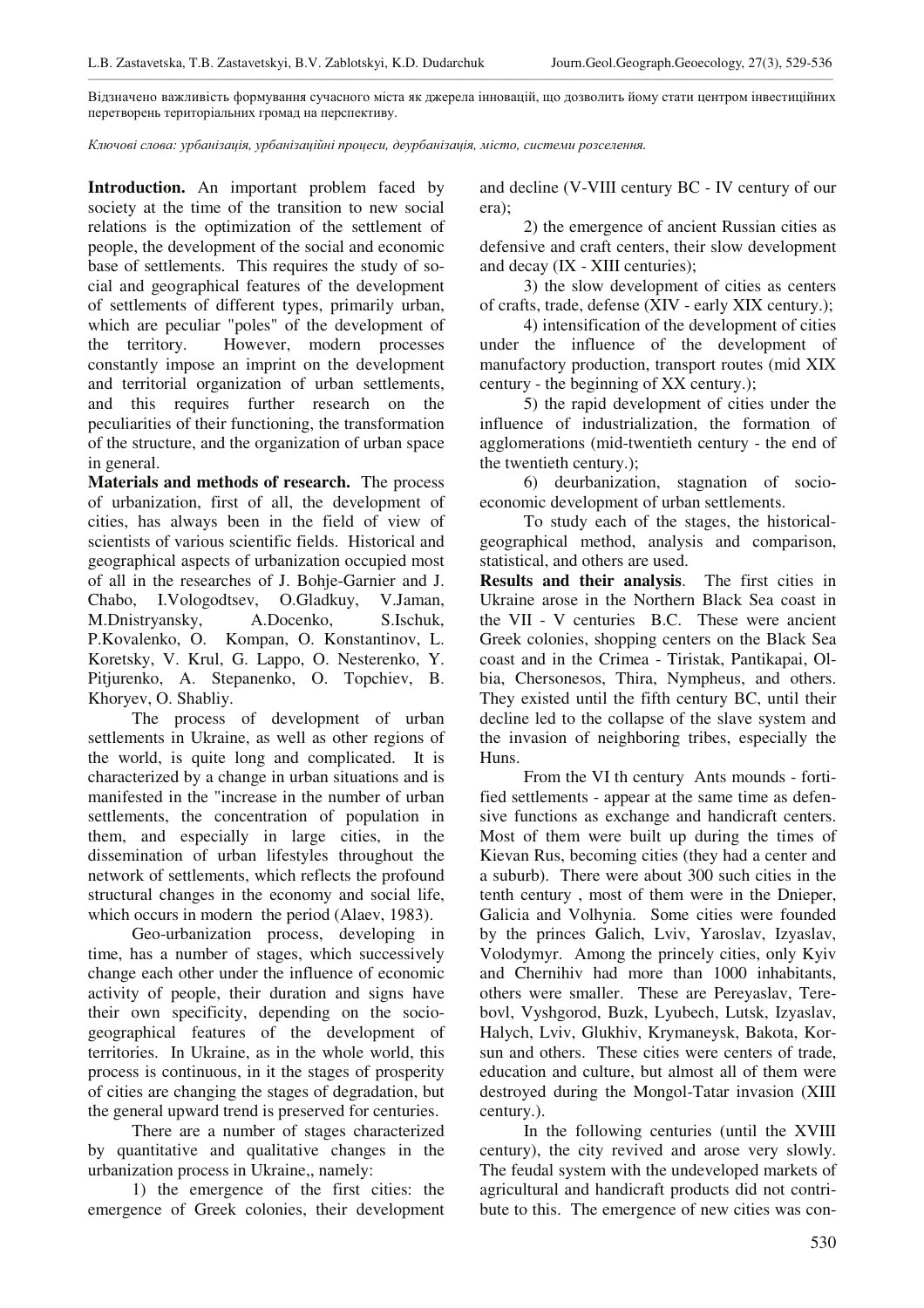ditioned by the needs of the defense, especially from the attacks of the Crimean Tatar hordes. So there were defensive castles that grew out of the city - Kamyanets, Medzhybizh, Khotin, Skala, Smotrych and others. In the XIV - XVI centuries the title of the cities was just over 1000 settlements. Since the XIV century many cities receive the Magdeburg law, which allowed them to have fairs, judicial and administrative authorities, and to exercise local self-government. They acquired the external features of Western European cities.

The first cities that owned the Magdeburg Law were Lviv, Drohobych, Syanok, Kamyanets, Lutsk, and later - Kyiv, Nizhyn, Chernigov, Zhytomyr, Rivne, Poltava, Kozelets, Pereyaslav, Pryluky and others.

Magdeburg Law is one of the most common forms of local government in central and eastern Europe in the Middle Ages (from the XII century.).

In Hungary (and in Transcarpathia), there existed the Nuremberg law (XIV century), it was provided by the Hungarian king - they were Hust, Tyachiv, Mukachevo, Vyshkovo (similar to Magdeburg Law).

At the end of XIII - beginning XIV century the Russian and Galician-Volyn princes provided the Magdeburg right to the German colonies that had arisen in the metropolitan cities of the Kingdom of Russia - Halych, Volodymyr-Volyn, Lviv, Kholm. Later, this right was granted to entire communities. Already in the fourteenth and seventeenth centuries, during the reign of the Grand Duchy of Lithuania and the Polish Crown, the Magdeburg Law was extended to a number of cities originally from Western Ukraine, and then Central and Northern. The boundary between the settlements with the Magdeburg Law took place along the borders of the Commonwealth and the Grand Duchy of Lithuania with Muscovy, approximately along the Nizhyn - Chernihiv - Lubny - Poltava lines.

There was a decline in trade and manufactory production at the end of XVI - during the XVIII century. In the territory that was currently part of Austria-Hungary and where a number of economic reforms were carried out, the number of factories (cloth, glass, silk, etc.) grew, which contributed to the development of cities. At the same time, in the rest of the territory that was part of the Russian Empire at this time, the development of manufactory production was restrained by feudal relations until the middle of the XIX century.

Cityes especially collapsed after the abolition of Magdeburg Law. The Russian authorities destroyed the Magdeburg Law in the XIX century.

There were 970 cities in the XVI century, most of them layed in Kyiv, Volyn, Podilsky, and Russian Voivodeships. There were such cities as Konotop, Fastov, Gadyach, Mirgorod, Uman, Haysin, Boryspil, Berdychiv, Krolevets, Stryi, Borislav, Drohobych and others.

In the middle of the XVII century there were 756 cities in Ukraine.Over 1,4 million people lived there (Kompan, 1963). However, they were small and sparsely populated. In most cities there were 1 to 3 thousand people, and in the towns of 700-800 inhabitants.These were settlements - centers of crafts and trade, many of them differed from the surrounding villages only by fairs and in the future turned into villages.

The division of Ukraine between Polish and Russian spheres of influence (1686) determined various ways of developing cities in the Right Bank and the Left Bank parts of Ukraine. In the first half of the XVII century. Cities in the western part collapsed as a result of the continuous wars of the Polish gentry and their policy of limiting selfgovernment, and their population declined. Instead, there were new cities as a result of colonization on the Left Bank.

In the middle of the XVII century there were 117 towns in the Hetman state, the largest of which were Baturin, Glukhiv, Kiev, Nizhyn, Chernihiv, Pereyaslav, Lubny, Poltava, Mirgorod, Kozelets, Gadyach and others. The population of these cities was several thousand inhabitants. Even the population of Kiev did not exceed then 15 thousand people, although this city became the cultural center of the Hetmanate due to the placement of the Kyiv-Pechersk Lavra, the Kyiv-Mohyla Academy, churches, monasteries, and printing houses. Important cities were the Hetman capitals (Baturin and Glukhov), Chernihiv, Pereyaslav, Novgorod-Siversky, Poltava and others.

The cities in Sloboda Ukraine from the middle of the XVII century were founded, first in the form of military dwellings, which later developed handicrafts. Already at the end of the seventeenth century the population of some of them reached about 10 thousand lives. (Kharkiv, Okhtyrka, Sumy, Ostrog, etc.). As in the cities of the Hetmanate, the main occupations of the population were farming and handicrafts.

In status of cities also left those settlements where the manufactories began to emerge. These villages increased the influx of peasants to landlords or state-owned factories, and accordingly the number of urban residents gradually increased. Especially this process was significant on the territory of Sloboda Ukraine and the Left Bank, as well as the western regions, which were part of Austria-Hungary.

But in general, the process of urbanization was slow until the XIX century. At the beginning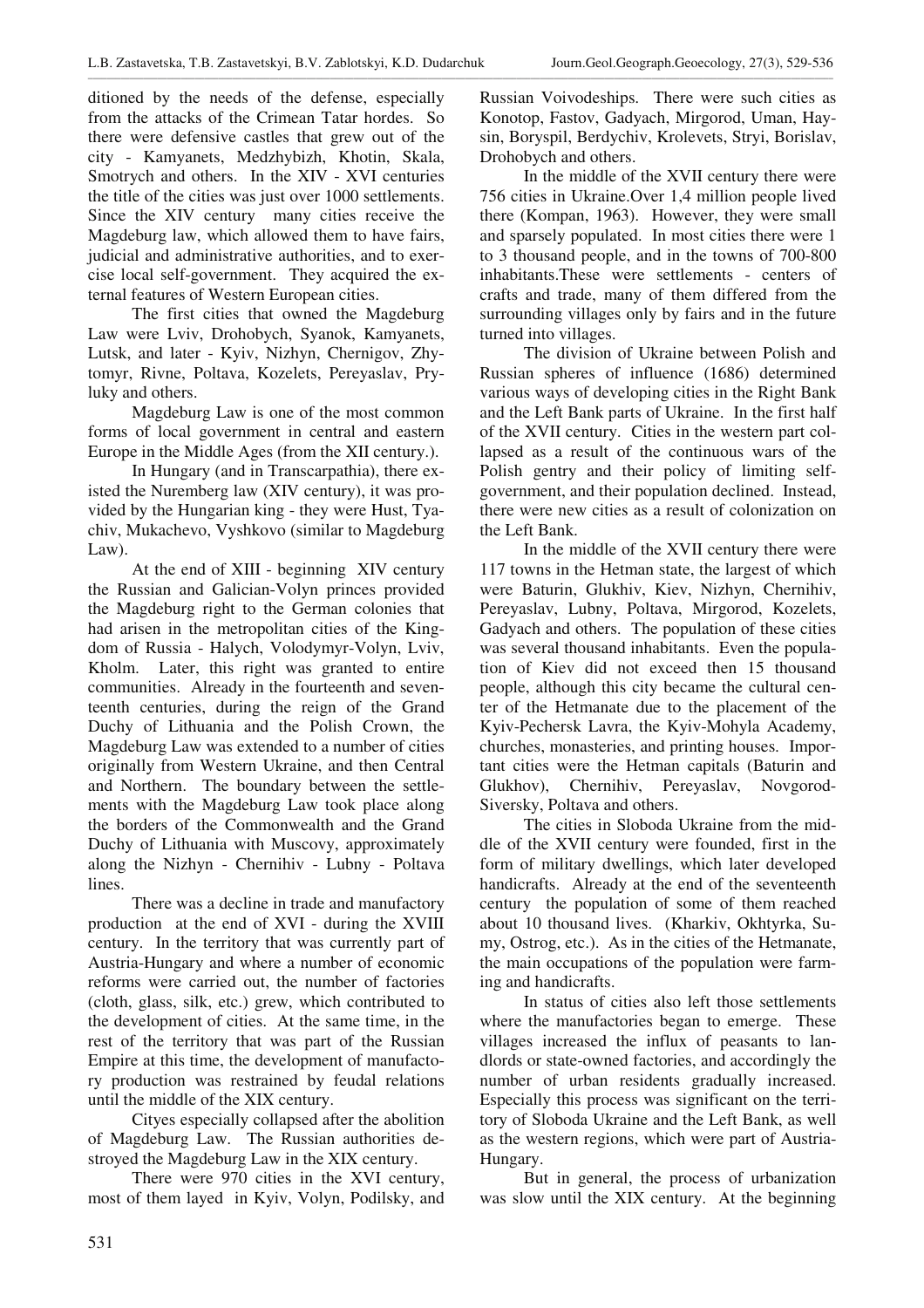\_\_\_\_\_\_\_\_\_\_\_\_\_\_\_\_\_\_\_\_\_\_\_\_\_\_\_\_\_\_\_\_\_\_\_\_\_\_\_\_\_\_\_\_\_\_\_\_\_\_\_\_\_\_\_\_\_\_\_\_\_\_\_\_\_\_\_\_\_\_\_\_\_\_\_\_\_\_\_\_\_\_\_\_\_\_\_\_\_\_\_\_\_\_\_\_\_\_\_\_\_\_\_\_\_\_\_\_\_\_\_\_\_\_\_\_\_\_\_\_\_\_\_\_\_\_\_\_\_\_\_\_\_\_\_\_\_\_\_\_\_\_\_\_\_\_\_\_\_\_\_\_\_\_\_\_\_\_\_\_

of this century, the urban population was 5% of the total (Dotsenko, 1972), and according to A. Dotsenko, this is the level of urbanization that has been achieved during the long historical development of intensive urbanization processes, due to the influence of new social and economic factors (Dotsenko, 1972). Such factors were the development of industry, the widespread use of hired labor, the elimination of feudal relations. Urbanization occurred slowly through the use of forced serf labor at the beginning of the XIX century. But already in its midst, when manufacturing production is dying, and the large machinery industry is rapidly developing, the number of urban residents (freelance workers) is markedly increasing. In the middle of the XIX century, from the 850 cities and towns of all Ukrainian lands, only 62 had a population of more than 10 thousand people and only 5 - more than 50 thousand people (Odesa, Kiev, Lviv, Berdichev, Kharkiv).

Since the end of the XVIII century new cities appear in the south of Ukraine, which was colonized by Russia. The first cities were the border fortresses for the protection of the southern borders of the empire (Yelisavetgrad, Ekaterinoslav, Novomirgorod, Alexandria) and the access to the seas (Kherson, Nikolaev, Odessa, and Mariupol). The significance of the cities of Vinnytsia, the White Church, Mogilev and others has increased. In the western part of Ukraine, as a result of the development of broken roads between Lviv and Vienna, trade between the big cities grew rapidly (Przemysl, Yaroslav, Lviv, Brody, Chernivtsi, Uzhgorod, etc.).

At the end of the eighteenth century The elimination of Turkish and Tatar domination in the south of Ukraine and the Reunification of the Right Bank and Left-Bank Ukraine in the composition of Russia was important for the urbanization process. The Russian authorities carried out construction of a number of fortifications from the Dnieper to the Azov Sea. On the basis of fortifications, the towns of Alexandria, Tokmak, Berdyansk appeared later, in the lower reaches of the Dnieper - the harbors Kherson, Gola Prystan, Glyboka Prystan, Nikolaev

fortifications, Voznesensk appear. The port of Odessa was opened in the 90's.

The number of urban population in the middle of the XIX century amounted over 2.5 million people (1858), and its share - 21.4% (Volohodtsev, 1930). At this time, there were 113 cities and 547 towns (Volohodtsev, 1930), all of them were small, only 9 cities had more than 100 thousand inhabitants. But in the second half of this century an industrial revolution had place.The expansion of the domestic and international market of goods, the development of capitalist relations in agriculture led to high rates of urbanization. The influx of rural population into cities after the abolition of serfdom, the construction of railways and industrial enterprises has affected the rapid growth of cities. The rapid growth of the size of the working class has become an important sign of the increase of urban residents. And already according to the population census of 1897, 4.9 million people lived in cities in Ukraine, ie 74% more than in 1858. Large changes in the number of urban settlements and urban population occurred at that time in the Donbass and the Dnieper, where large coalmetallurgical bases were formed. Especially large cities grew, four of which in 1897 were: Odessa, Kiev, Kharkiv, Ekaterinoslav, that had more than 100 thousand inhabitants. For this period, large flows of migrants from rural areas to the cities of Prydniprovia and Donbass are characteristic, they continued in the early twentieth century.And the decrease in the number of cities can be explained by the exception of the towns of many fictitious cities that did not meet the new criteria for their classification as urban settlements.

The cities that layed along the railways and in the mining and industrial areas (Stanislaviv, Stryi, Drohobych, Boryslav, Yuzovka, Kamianske, Debaltsevo, etc.) developed best. Extraction of iron ore in Krivbass and coal in the Donbass led to "the life" of many mining towns, and steelmaking - the city. Along with compact form cities developed linear cities, drawn along the railways and rivers around mineral deposits.

| <b>Table 1.</b> Ocographical icaules of urbanization in exiatile in the middle of the ATA - carry AA century( VOIOIOuSCV, 1990) |      |        |        |      |        |  |
|---------------------------------------------------------------------------------------------------------------------------------|------|--------|--------|------|--------|--|
|                                                                                                                                 | 1858 | 1897   | 1913   | 1920 | 1926   |  |
| Number of cities                                                                                                                |      | 114    | 139    |      | 80     |  |
| Township                                                                                                                        | 547  | 463    |        | 621  | 322    |  |
| The number of urban population, thin people                                                                                     | 2736 | 4876.3 | 4502.2 | 4737 | 4925,6 |  |
| The share of urban residents in the total                                                                                       | 21.4 | 16,2   | 15.1   | 18.5 | 19,2   |  |
| population. $%$                                                                                                                 |      |        |        |      |        |  |

**Table 1.** Geographical features of urbanization in Ukraine in the middle of the XIX - early XX century(Volohodtsev, 1930)

\*Data absent

Significant changes in the number of urban settlements and urban population occurred during the twentieth century. At its beginning, there is a slow increase in urban dwellers due to the massive

loss of people on the fronts of the First World War and civil wars, through repressions and famines. The census of the urban population in 1926 recorded a slight decrease in the number of urban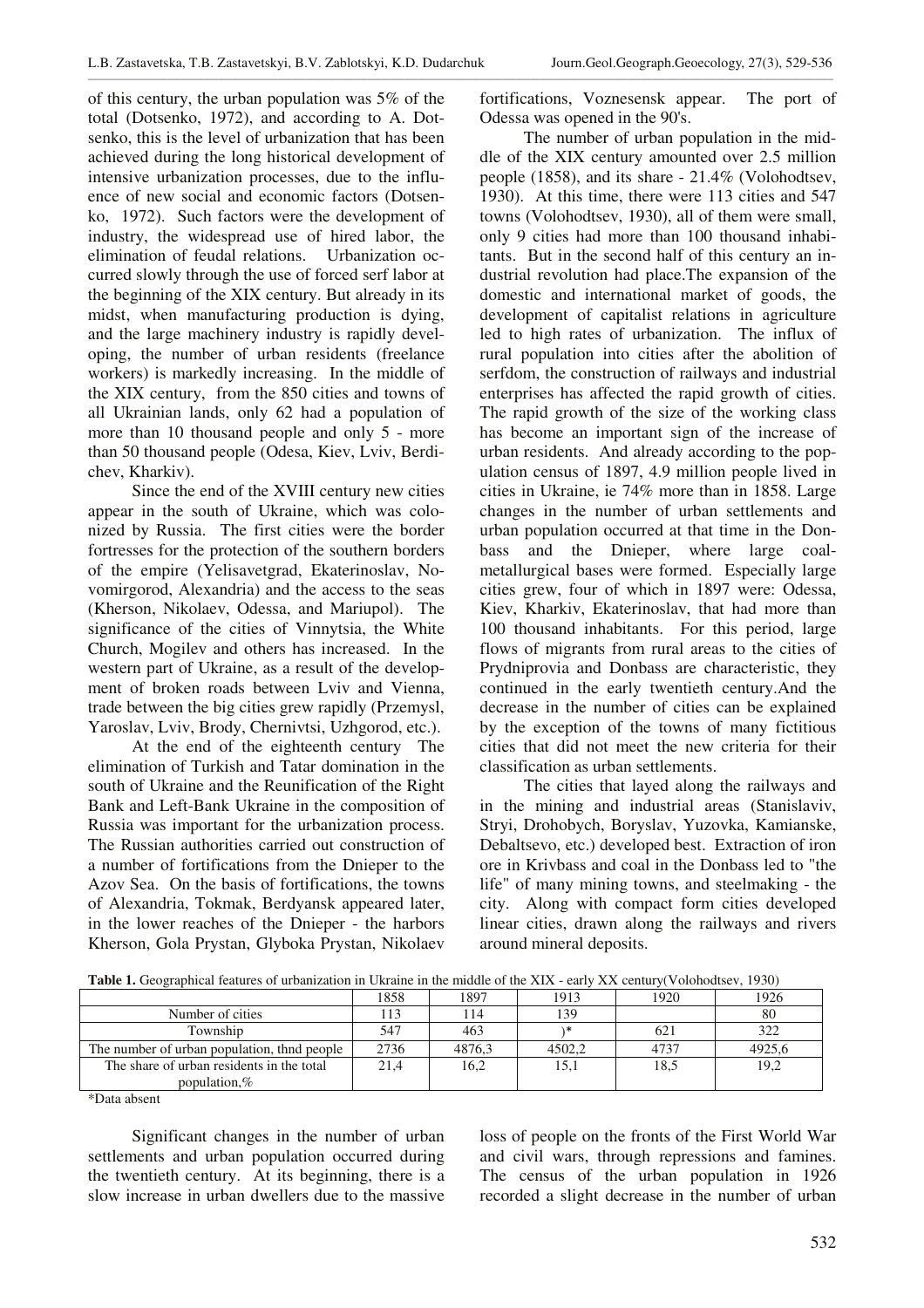settlements, as a result of streamlining the allocation criteria for towns, for them, in addition to the population of more than 500 people, a condition was established that no more than half of the active population should be employed in agriculture. Thus, 47 settlements lost the status of cities.

At the same time, a category of urban-type settlements was introduced. Since 1924 cities were considered as settlements that had at least 10 thousand inhabitants, and urban areas - not less than 3 thousand inhabitants, if most of them were not employed in agriculture. As a result, many villages have turned into urban areas. Already in 1926, within the boundaries of the Ukrainian SSR, there were 80 cities and 322 settlements, and their number was constantly increasing.

 30-40 years of the twentieth century are characterized by high rates of urbanization, which was the result of the process of industrialization in the country. At first, the villagers who suffered from the Holodomor (1932-1933) flew to the cities, and later the rural population left for industrial new buildings that needed a huge number of workers' hands. Already in 1928, the urban population of Ukraine amounted to over 6,0 million people, and its share increased by 34,5% (the share of the total population increased by 10%). In 1932, the proportion of urban residents was 22.7%, the highest was in the Donbass - 54% and in Prydniprovia - 26.5%.

**Table 2.** Distribution of Ukrainian urban settlements by population in 1939 and 1959

| A group of  | 1939        |             |            | 1959       |             |             |             |            |
|-------------|-------------|-------------|------------|------------|-------------|-------------|-------------|------------|
| urban       | Number of   | Share of    | Number of  | The share  | The         | The share   | The number  | The share  |
| settlements | urban       | urban       | urban      | of urban   | number of   | of urban    | of urban    | of urban   |
| by          | settlements | settlements | population | population | urban       | settlements | settlements | population |
| population  |             |             |            |            | settlements |             |             |            |
| up to 10    | 520         | 70.9        | 2,6        | 19,5       | 776         | 72,0        | 3,8         | 23,0       |
| thousand    |             |             |            |            |             |             |             |            |
| people      |             |             |            |            |             |             |             |            |
| $10-20$     | 100         | 13,8        | 1,4        | 10,1       | 161         | 15,0        | 2,2         | 11,6       |
| 20-50       | 72          | 9,8         | 2,2        | 16,0       | 91          | 8,5         | 2,8         | 14,8       |
| 50-100      | 21          | 2,9         | 1,5        | 11,1       | 25          | 2,2         | 1,9         | 9,9        |
| 100-500     | 16          | 2,2         | 3,0        | 22,8       | 19          | 1,8         | 4,3         | 22,4       |
| >500        | 4           | 0,4         | 2,8        | 20,5       | 5           | 0.5         | 4,1         | 21,3       |
| All         | 733         | 100         | 13.5       | 100        | 1076        | 100         | 19,1        | 100        |

Types and forms of urbanization in different regions of Ukraine in the 40 years of the twentieth century were unequal. In 1931, re-registration of urban settlements was carried out. Of the number of urban settlements, many small settlements were excluded, in which the population engaged in agricultural activity. At the same time 106 settlements are included in the city, first of all in the Dnipro and Donbass. This is a settlement at mines and factories. They had the largest increase in population due to the accelerated development of the fuel and steel industry, which formed the basis of industrialization of the country.

A characteristic feature of urbanization in the prewar period was the emergence of new cities and towns. Only in 1933-1938 the status of the city was given to 65 settlements, many urban settlements, which were territorially close, were united into new cities. Already in 1939 there were 16 large cities in Ukraine, of which 5 had more than 500 thousand people (Kyiv, Donetsk, Kharkiv, Odessa, Dnipropetrovsk), 20 cities had more than 100 thousand people. At the same time, most of the cities were small - less than 20 thousand people lived in each of the 84% of urban settlements.

| Year     | Number | Share of urban residents,% |      |
|----------|--------|----------------------------|------|
|          | urbans | urban villages             |      |
| 1897     | 155    | 118                        | 16,2 |
| 1926     | 184    | 324                        | 19,2 |
| 1939     | 274    | 459                        | 23,5 |
| 1959     | 331    | 744                        | 45,7 |
| 1970     | 385    | 857                        | 55,1 |
| 1979     | 406    | 901                        | 60,8 |
| 1989     | 434    | 926                        | 66,7 |
| 2001     | 454    | 889                        | 67,2 |
| $*2010$  | 459    | 885                        | 68,6 |
| $**2014$ | 460    | 885                        | 69,5 |

**Table 3.** Urbanization Indicators in Ukraine \*

\* Calculated by the authors according to the State Statistics Committee of Ukraine

\*\* Data at 1.01. the relevant year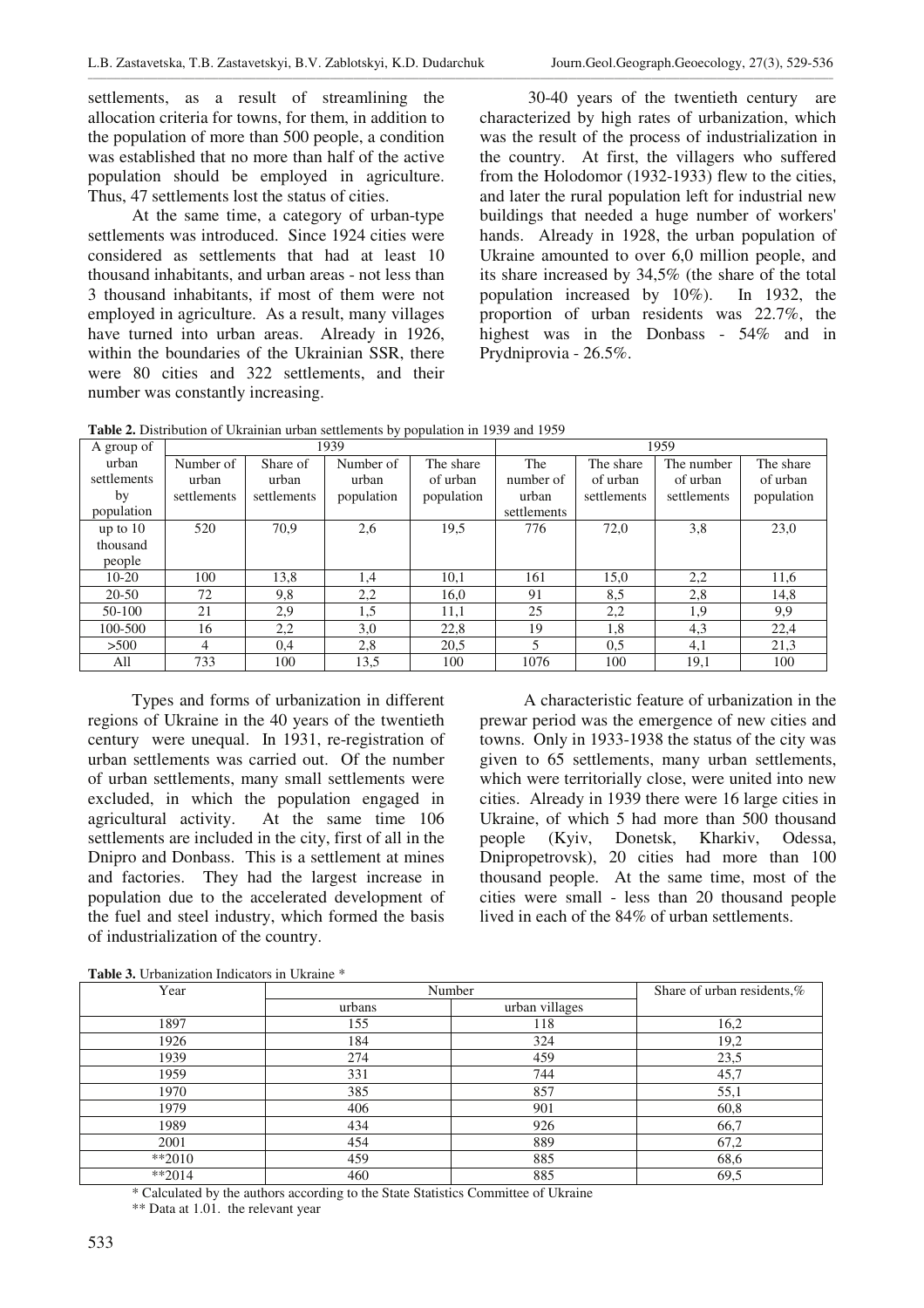During the Second World War, there was a significant decrease in the population of cities, as well as the destruction of urban infrastructure throughout the territory of Ukraine. The restoration of urban populations occurred both at the expense of natural growth and as a result of intensive migrations of rural residents to cities in the postwar period. This time (50-60's of the twentieth century) is characterized by the highest rates of urbanization for the entire period of development of cities in Ukraine. Already in 1959 the network of urban settlements consisted of 332 cities and 744 urbantype settlements, and the share of urban residents in the country's population was 45.7%. During 1939- 1959 gg., The urban population grew by 41.3%. In this case, both large and medium and small cities grew. But the majority of urban settlements already occupied a group of small cities (87%), a third of urban residents lived in which.

Over 43.7% of urban residents lived in large cities (there were 24). Cities, especially centers of regions, became the main centers of industrialization in the postwar period, with a particularly rapid pace. Other functions of the cities were expanded due to the concentration of powerful industrial enterprises, industrial and social infrastructure facilities in them. Small cities and towns are endowed with administrative functions (centers of districts) and they also get a boost to socio-economic development due to concentration of institutions of district significance. The number of small cities increased especially in the 60s of the 20th century. Many of them existed with fewer than 10,000 inhabitants, and 17 towns less than 5,000 people (Bibra, Komarno, Pidhaytsi, Belz, Rudka, etc.). The number of cities has stabilized already in the 70's and 80's of the twentieth century, and the number of urban residents has increased quite slowly. From 1959 to 1970, only in 20 small towns the population increased, and at 25 - it decreased. In the Donbass and Prydniprov'ia, the number of small cities diminished because of their merger with large ones.

1/4 of the urban population lived in small cities, which accounted for 80% of the number of cities in Ukraine, at that time. Many of them had a weak economic base; for 167 of them, industry was not the main function, it wass local business centers, resorts and transport centers. The number of small cities remains in the future, changing mainly due to administrative changes. The population is mostly enlarged by large cities, which peaked in the 80's and 90's of the twentieth century. According to the population census of 1970, two cities - Kyiv and Kharkiv - were cities-millionaires, six cities had more than 500 thousand lives. 53 settlements received the status of the city from 1959 to 1970, and settlements of urban type - 113 settlements.

An important feature of urbanization in the 80-90 years of the twentieth century is the formation of agglomerations - forms of interconnected urban settlement. Such forms were formed as a result of the merger of territorially close urban settlements. They cover a large city (the core of the agglomeration) and cities that tend to it (satellite cities). City satellites are designed to unload the city by bringing enterprises and establishments from the main city to them, providing the core of the agglomeration with the labor force, developing close trade, financial, cultural, recreational ties with such a core. The main feature of this stage of urbanization is the expansion of the suburbs, which is the result of urbanization of the countryside (suburbanization). The suburbs are an area directly adjacent to the city where the urban lifestyle is spreading, where the urban population is resting, and the rural working in the city. The suburbs pass into the so-called district, or zone of influence of a large city (its size is determined by the level of development of transport and the size of the socioeconomic base of the nucleus).

19 agglomerations have been formed in Ukraine.The largest of them are Kyiv, Donetsk-Makeevka, Dniprovsky-Dneprodzerzhinsk, Odessa, Kharkiv, Kryvy Rih-Nikopol and others.

Due to the intensive development of large cities and the problems associated with it (transport, food, environmental, etc.) in the 80's there is a need to regulate their development, while the development of small cities has become a priority. For this purpose, scientists of the RVPS of Ukraine developed programs for the development of small cities on the basis of a comprehensive assessment of their conditions of development (A. Dotsenko, L. Hanechko, L. Koretsky, V. Pitjurenko, F. Zastavny, etc.). They considered priority development in small cities of industrial production and compiled a list of small cities, where this industry should have been leading (Pitiurenko, 1975).According to these studies, Ukraine was offered a number of measures that would promote a more rational urban settlement:

1) Restrictions on industrial production in large cities (Kyiv, Kharkiv, Donetsk, Dnipropetrovsk, Odessa, Lviv, Zaporizhzhya), promotion of branches of large industrial enterprises in small cities located in the zone of influence of large cities;

2) Transport development, construction of electric power lines, development of communal services in small cities;

3) Development of local crafts based on the use of local resources, the creation of new enterprises to ensure the employment of local people;

4) In agrarian regions, to strengthen the for-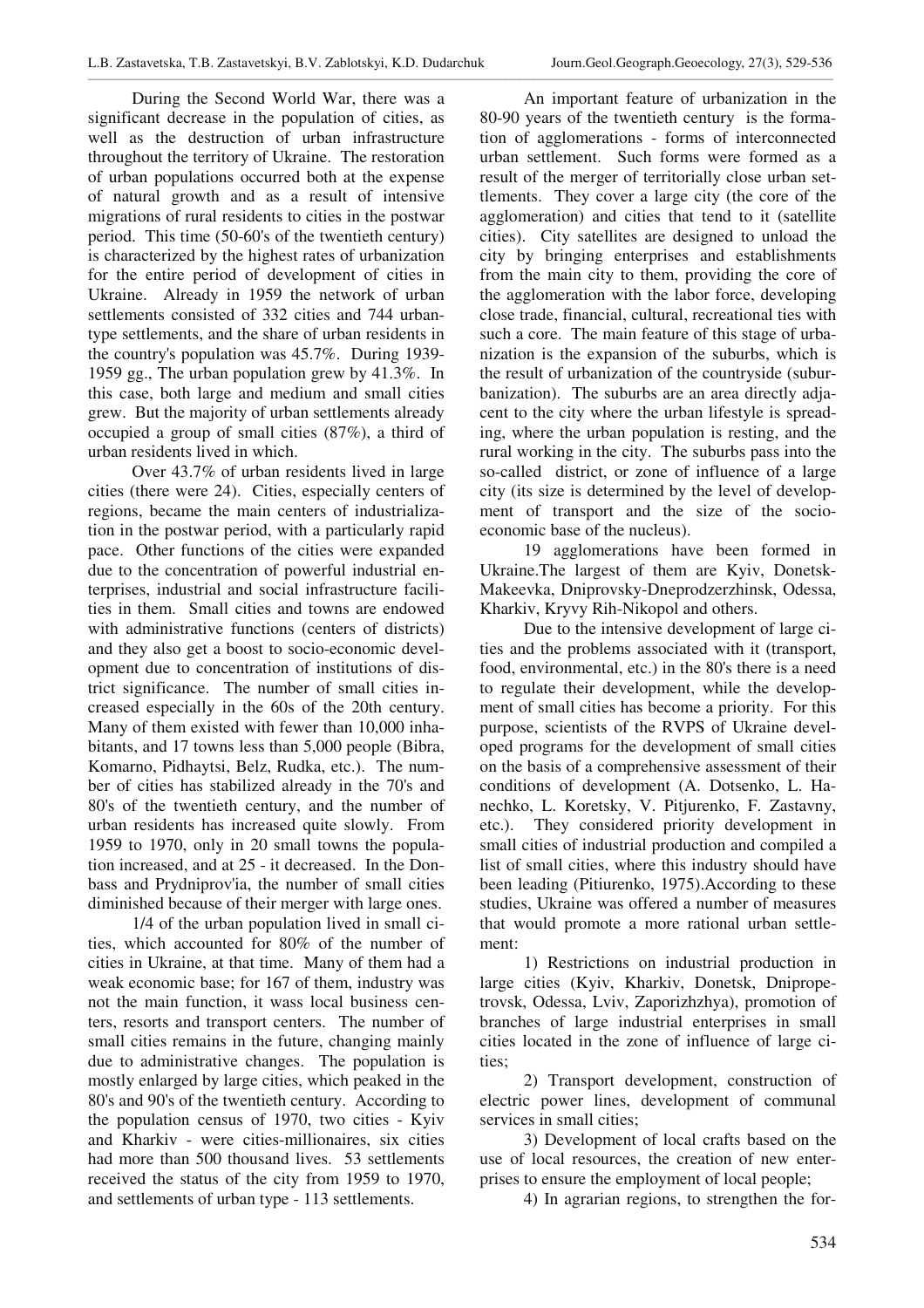mation on the basis of small cities of agroindustrial, organizational, economic and cultural centers of inter-district significance;

5) In the cities - resort and health centers provide a rational ratio of development of industrial and recreational functions, not allowing excessive industry development at the expense of resorts.

These measures began to be implemented in the country, but this process was interrupted by the emergence of crisis phenomena that appeared in the economic, social, demographic and other spheres of life of the population, which most manifested itself in the 90 years of the twentieth century. and to its end.

Stages of prosperity of Ukrainian cities at the end of XX century vary in the stage of evolutionary development, and later in degradation. This is evidenced by changes in the number of urban population and the number of cities in Ukraine. In particular, from 1989 to 2001, according to census data, the number of urban residents decreased by 1.7 million people (or 5.1%), although the proportion of urban residents in the country increased from 66.7 to 67.2%. The reason for this is the depopulation of the population in the country, both rural and urban. Reducing the influx of rural residents into the city as a result of the deterioration of their socio-economic base has also led to lower rates of urbanization in the years to come. The level of urbanization in 2013 was higher than this level in 2001 by 1.8% (69%), but its increase was achieved due to much higher rates of depopulation of the rural population compared to urban ones. Reducing the number of urban residents in recent years (from 2001 to 2013 by 1.2 million people) with a rise in their share in the total population is a sign of the downward orientation of the urbanization process. With an almost unchanged number of cities in Ukraine (456 such), the population of them all decreases both as a result of the natural decrease in the population in them and due to much less rural migration to them. Particularly this process was felt by small towns with a narrow economic base (1-2 industrial enterprises, etc.); they turned into monofunctional cities, mainly with the function of servicing the population of the surrounding rural area. The rate of urban population reduction is greatest in the industrial regions of Ukraine, where many towns, having lost their jobs for their inhabitants, have become destitute.

During this period, under the influence of the polarization of the economic space, there is a hypertrophied development of large cities and the decay of many small, increasing inequalities in the development of urban settlements.

The decline of the population of large cities at the end of the XX century, in addition to general

reasons, occurred in some way at the expense of the resettlement of urban residents in the countryside (mostly pensioners who had previously left the villages to work in cities). This became a sign of deurbanization, which lasted for a short time and was amplified at the expense of wealthy residents of large cities. A characteristic feature of deurbanization is the expansion of suburban areas due to the "elite" development of their territory, which takes place against the backdrop of significant degradation of the countryside. In addition to the range of dacha settlements, which were formed predominantly in the 90-ies of XX century, there are socalled cottage towns marked by the development of infrastructure, a combination of a high level of improvement of dwellings with natural landscapes.

The de-urbanization stage will change in the urban development of a new stage of urbanization, which will be conditioned by an increase in the role of cities in the development of territories, which will be carried out in the process of reforming the administrative-territorial structure of Ukraine. Cities, as centers of new territorial communities, will take on new functions. They will become centers of socio-economic transformation, business centers for surrounding territories. To do this, it is necessary to determine for each city the main industry of production or services, which would be a "driver" for its further development. At the same time possible or rebranding (the restoration of activity that was previously in the city), or the creation of new types of economy, for the development of which are local resources. In addition to this industry, the city must have a wider range of services to meet its own needs and needs among the inhabitants of the surrounding countryside. It should also become a source of innovation, the center of investment transformation of territorial communities in the long run.

Cities, being in a state of socio-economic decline, accumulate certain potential, adapting to changes, and under the condition of innovation development will become powerful accelerators of socio-economic changes in our country.

At the same time, with the inclusion of large cities in global economic processes, small cities do not take part in them.In such conditions, problems of sustainable development of cities are intensified, which can be solved only on the basis of the study of the territory, improving the management of urban space, etc.

According to O. Topchiev, "the basic problem of further life of cities is the search for their better or optimal territorial organization - architectural, planning, settlement, functional planning, landscape and architectural (Topchiiev, 2001), that